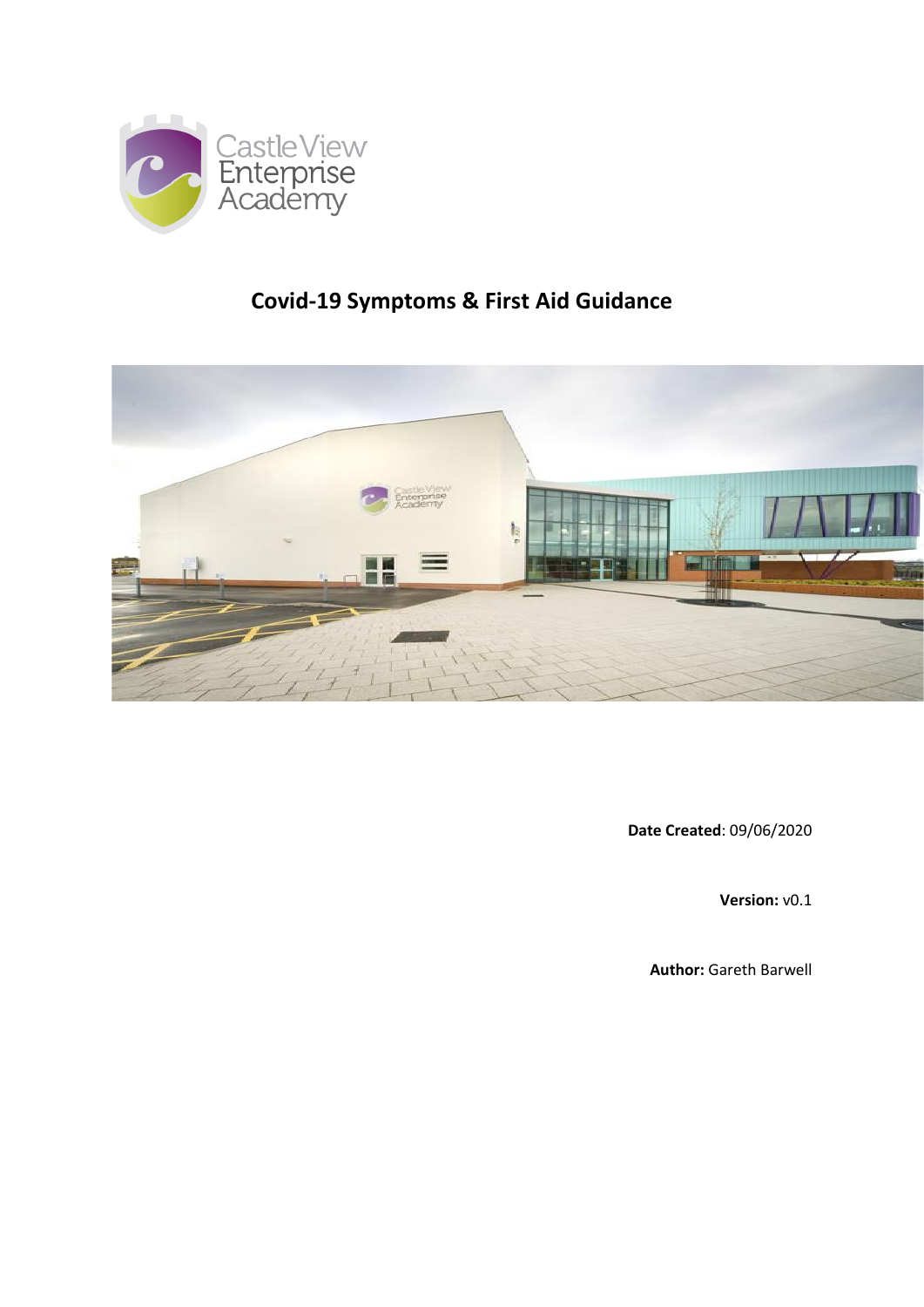## **Guidance for CVEA First Aid Staff during COVID-19**

#### **Staff involved in First Aid:**

Gareth Barwell – Primary First Aider

Kenneth Brettell – Deputy First Aider

Colin Reed – Deputy First Aider

GBa should be contacted initially via Phone (40229) (07748530546) or Radio and in cases where he is absent one of the deputies should be contacted by radio or tannoy.

#### **Procedure for First Aid during COVID-19**

- 1- First aid will be carried out in Student Services so maximum access to sinks, first aid equipment, phone. This area is well ventilated and has good access and egress. Minimal people to be present during first aid.
- 2- Staff and students (where possible) should wash hands thoroughly for 20 seconds using government guidance (Posters provided)
- 3- Gloves, Aprons, masks or visors must be used when administering First Aid. (donning Doffing guide – see below)
- 4- Pupil to be encouraged to wear face protection also. A scarf or item of clothing could be worn if this is not possible.
- 5- Self-administering where possible e.g. passing ice packs/plasters etc.
- 6- CPR follow guidance below
- 7- All accident/ambulance/restraint/IR1 forms to be completed immediately (these are to be photographed or scanned and sent to JBr/GBa before being left in Student services for 72hrs to ensure any virus is eradicated)
- 8- Room to be deep cleaned where possible if blood or COVID 19 is present or suspected (Fogging to be considered)
- 9- Single use PPE and Waste to be disposed using clinical waste bins provided.
- 10- Staff to Wash Hands after leaving Student Services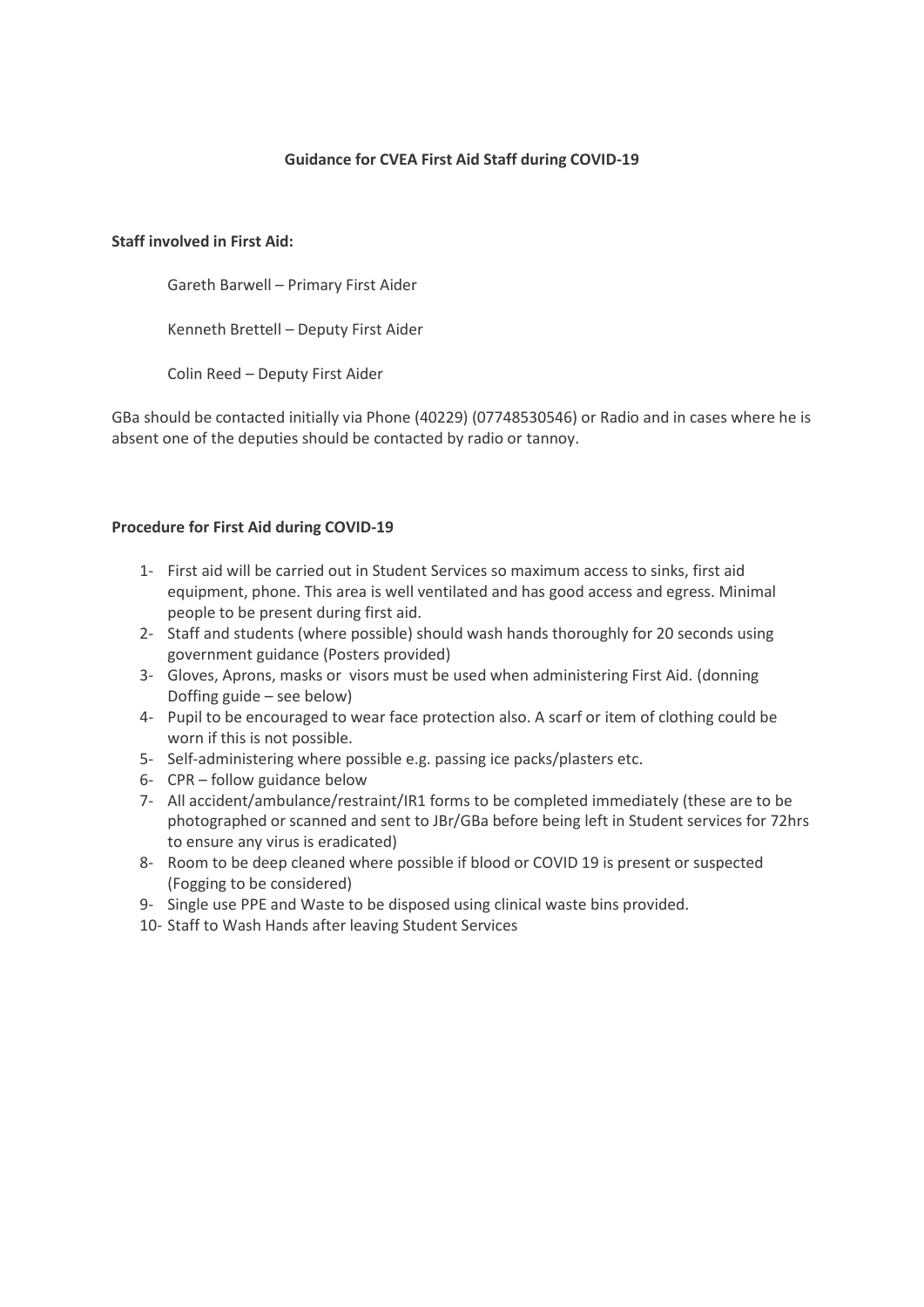## **Procedure for suspected COVID-19 symptoms**

The main symptoms of coronavirus are:

- a high temperature this means you feel hot to touch on your chest or back (you do not need to measure your temperature)
- a new, continuous cough this means coughing a lot for more than an hour, or 3 or more coughing episodes in 24 hours (if you usually have a cough, it may be worse than usual)
- a loss or change to your sense of smell or taste this means you've noticed you cannot smell or taste anything, or things smell or taste different to normal
- 1- Any staff or student who experiences or is showing signs of COVID-19 symptoms should not attend the Academy. Testing is available for all staff and families and should be sought as soon as symptoms present themselves
- 2- If a student develops symptoms of COVID-19 they are to be isolated immediately at the seating area in reception First aider will be called to establish if emergency assistance is to requested.
- 3- Students and teacher who pupil has been in close contact with to be isolated in their assigned room.
- 4- Isolated students parent/guardian to be called and student to be removed and to self-isolate for 2 weeks or be tested
- 5- Staff and students who have been in close contact then to be sent home to self-isolate or organise testing.
- 6- Rooms and areas to be deep cleaned as soon as is reasonably possible (school closure to be decided by leadership) after cleaning, fogging to be carried out in room.
- 7- IR1 to be completed and logged with SCC H&S Team by Facilities Manager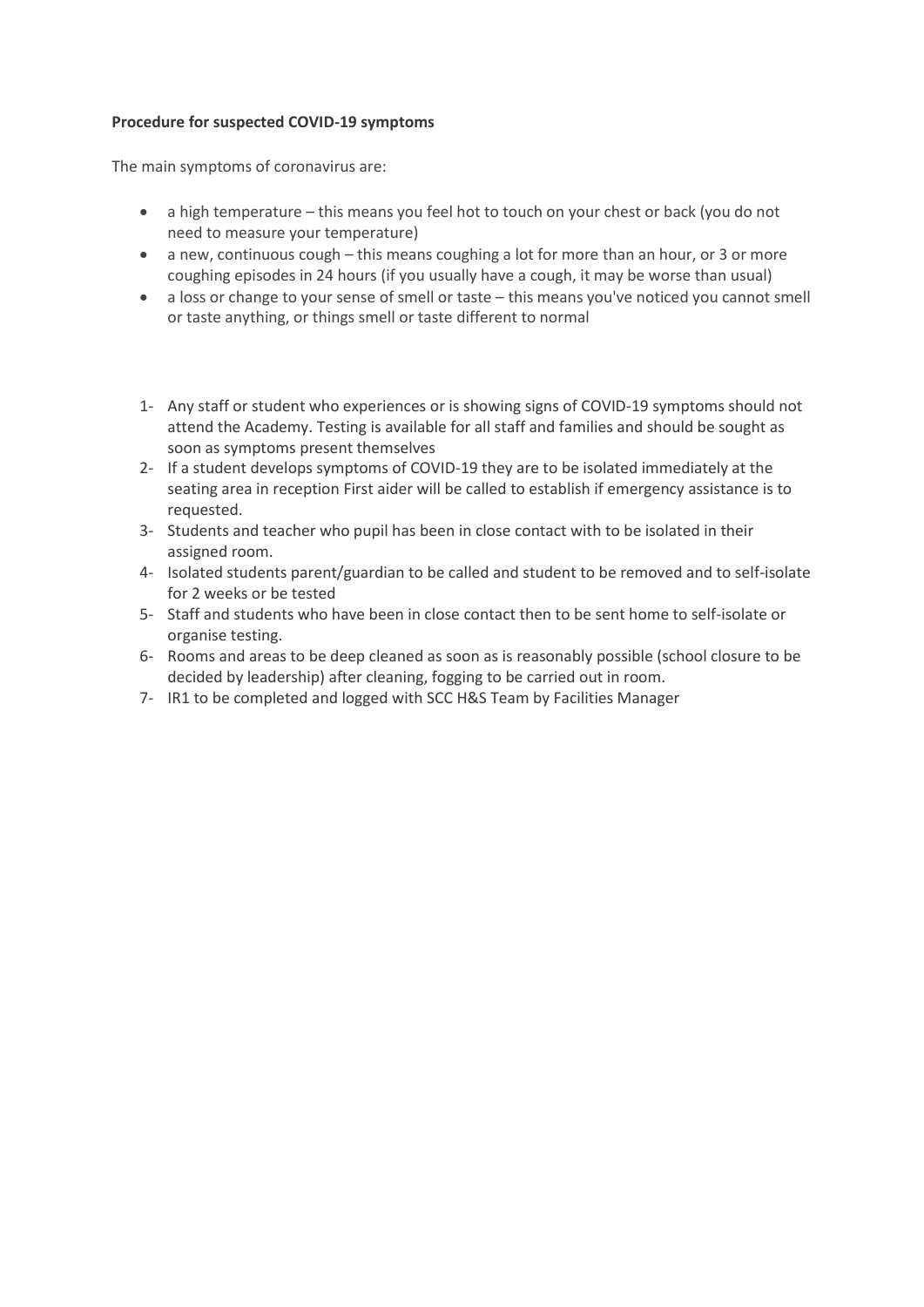**What to do**



1.

If you find someone collapsed, you should first perform a [primary](https://www.sja.org.uk/get-advice/first-aid-advice/how-to/how-to-do-the-primary-survey/) survey. **Do not place your face close to theirs.** If you have established from this that they are unresponsive and not breathing, you should ask a helper to call 999 or 112 for emergency help while you start CPR. Ask a helper to find and bring a defibrillator, if available.

- o **Ask your helper to put the phone on speaker and hold it out towards you, so they can maintain a 2m distance**
- o If you are on your own, use the hands-free speaker on a phone so you can start CPR while speaking to ambulance control
- o Do not leave the casualty to look for a defibrillator yourself. The ambulance will bring one.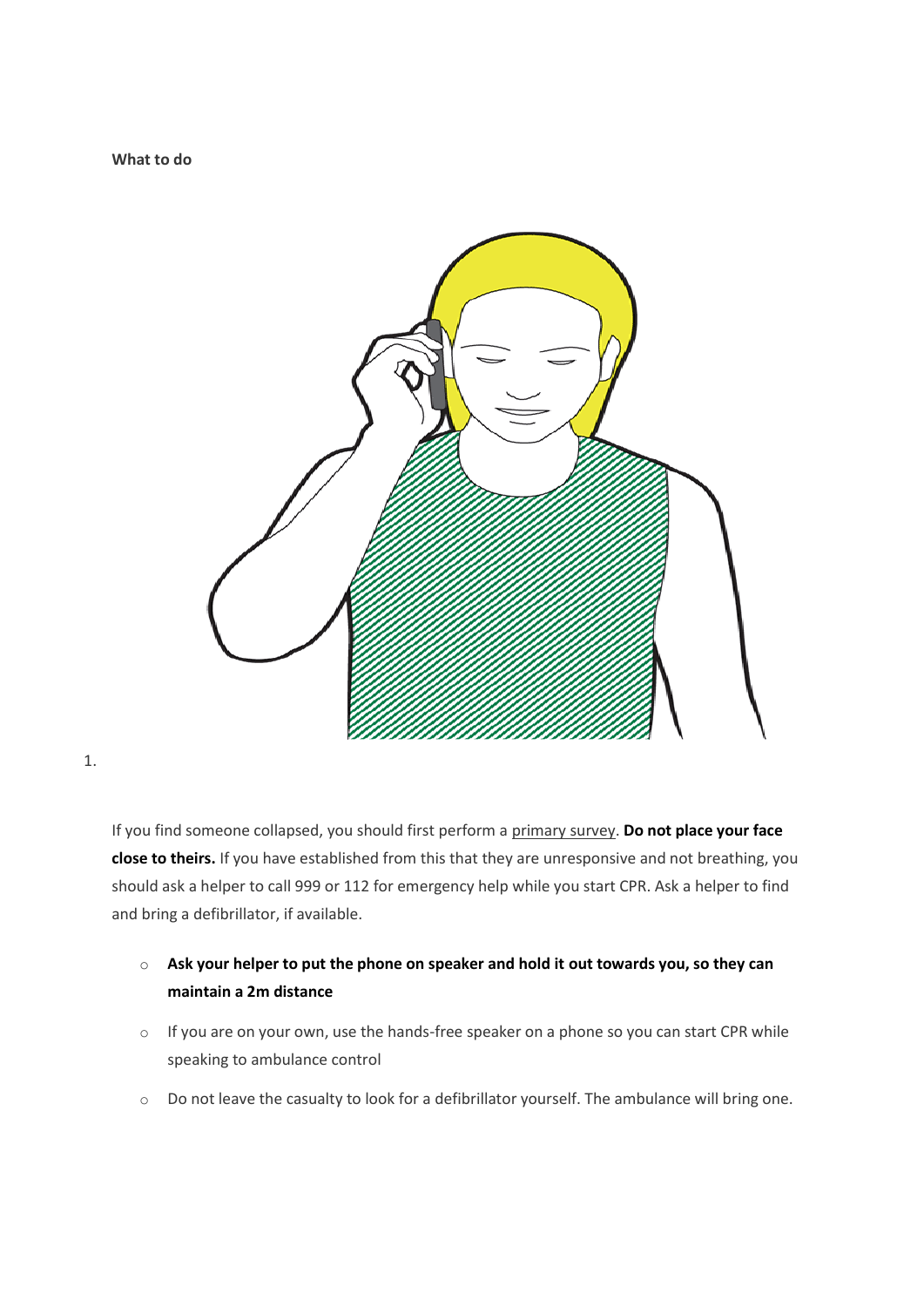

# **Before you start CPR, use a towel or piece of clothing and lay it over the mouth and nose of the casualty.**

Start CPR. Kneel by the casualty and put the heel of your hand on the middle of their chest. Put your other hand on top of the first. Interlock your fingers making sure they don't touch the ribs.

Keep your arms straight and lean over the casualty. Press down hard, to a depth of about 5-6cm before releasing the pressure, allowing the chest to come back up.

- o The beat of the song "Staying Alive" can help you keep the right speed
- o **Do not give rescue breaths.**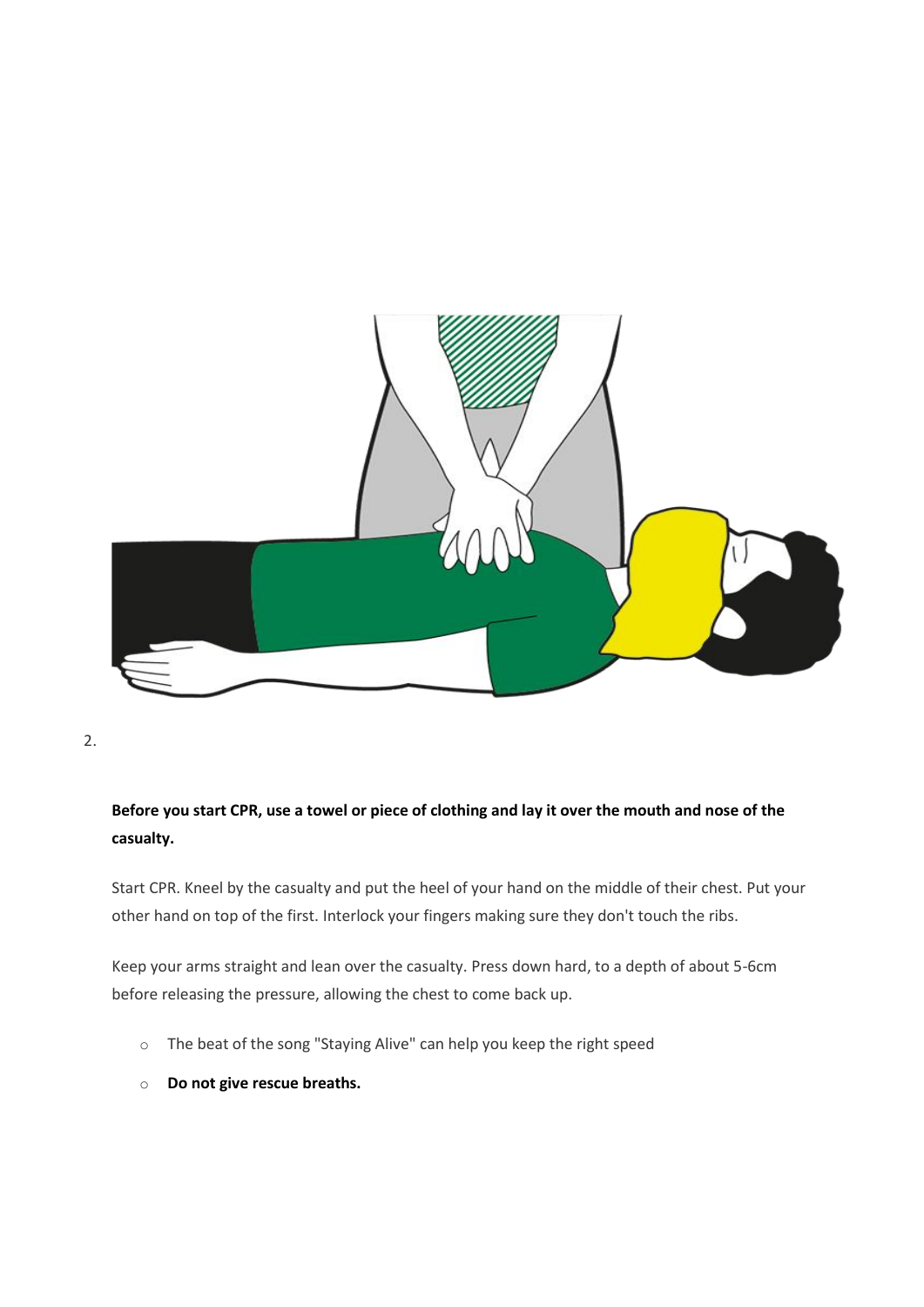

Continue to perform CPR until:  

- o emergency help arrives and takes over
- o the person starts showing signs of life and starts to breathe normally
- o you are too exhausted to continue (if there is a helper, you can change over every one-totwo minutes, with minimal interruptions to chest compressions)
- o a [defibrillator](https://www.sja.org.uk/get-advice/first-aid-advice/how-to/how-to-use-a-defibrillator/) is ready to be used.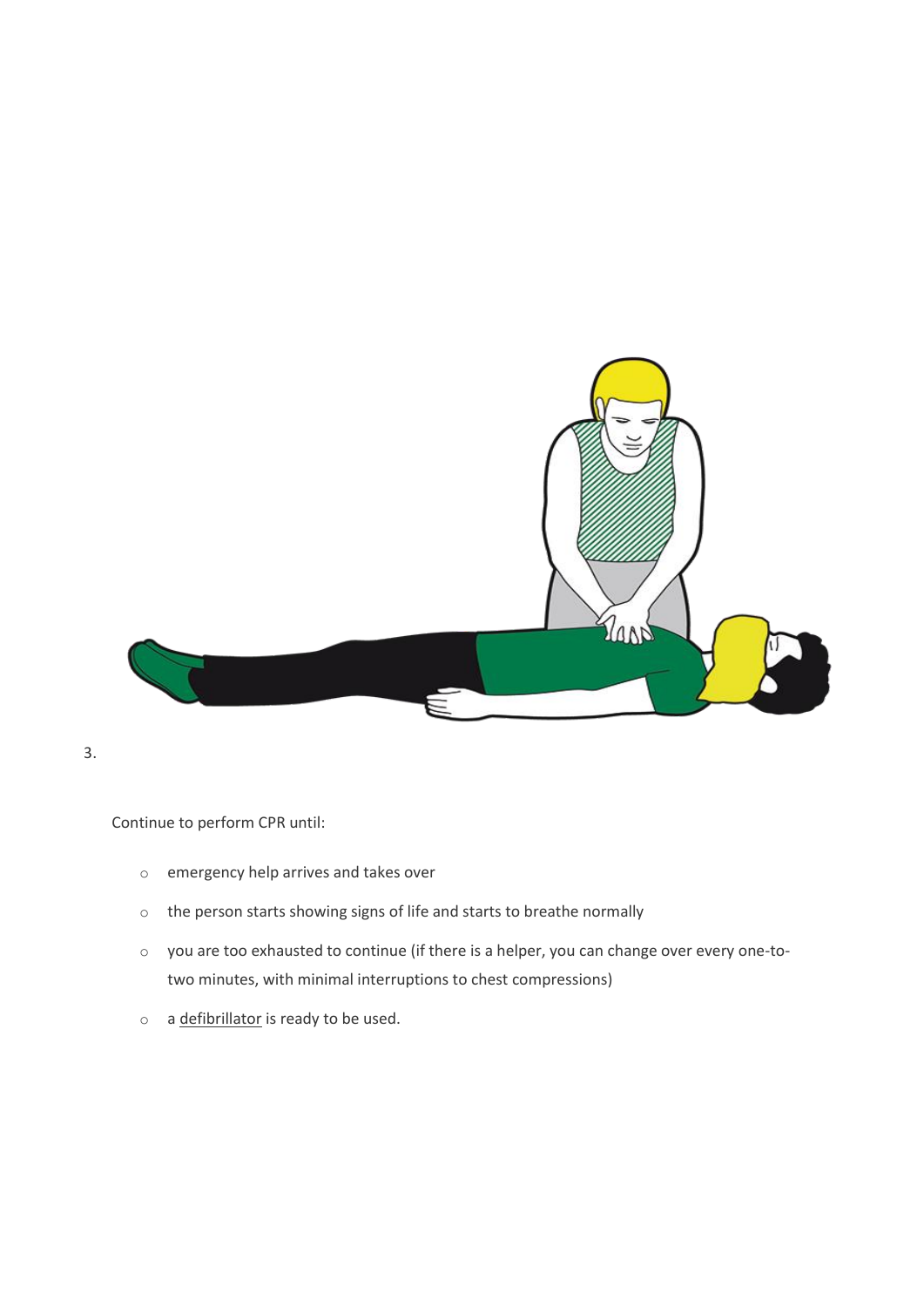

If the helper returns with a defibrillator, ask them to switch it on and follow the voice prompts while you continue with CPR.

o **Wherever possible, the helper should keep a distance of 2m.**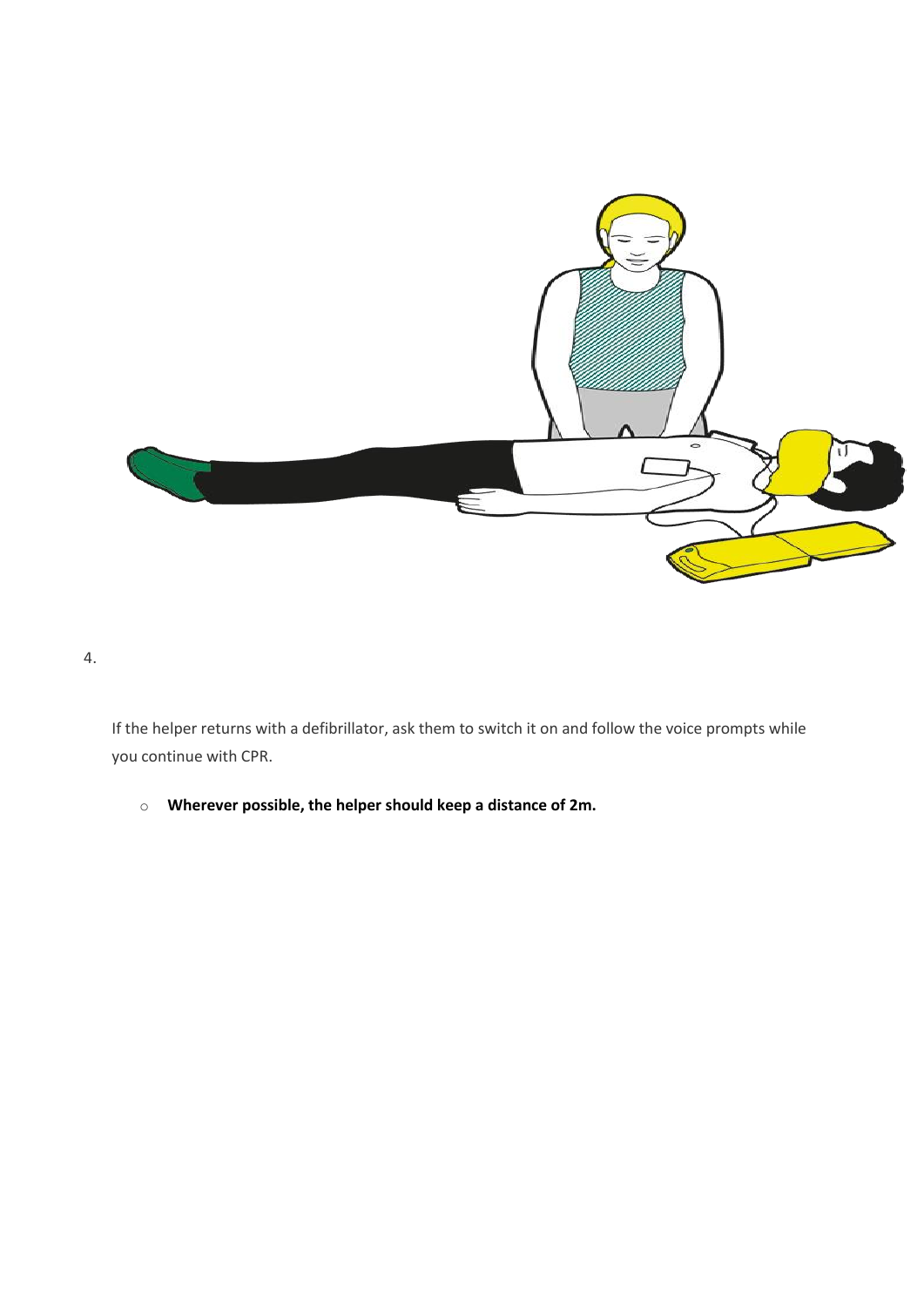

If the casualty shows signs of becoming responsive such as coughing, opening eyes, speaking, and starts to breathe normally, put them in the [recovery](https://www.sja.org.uk/get-advice/first-aid-advice/unresponsive-casualty/how-to-do-the-recovery-position/) position. Monitor their level of response and prepare to give CPR again if necessary.

o If you have used a defibrillator, leave it attached.